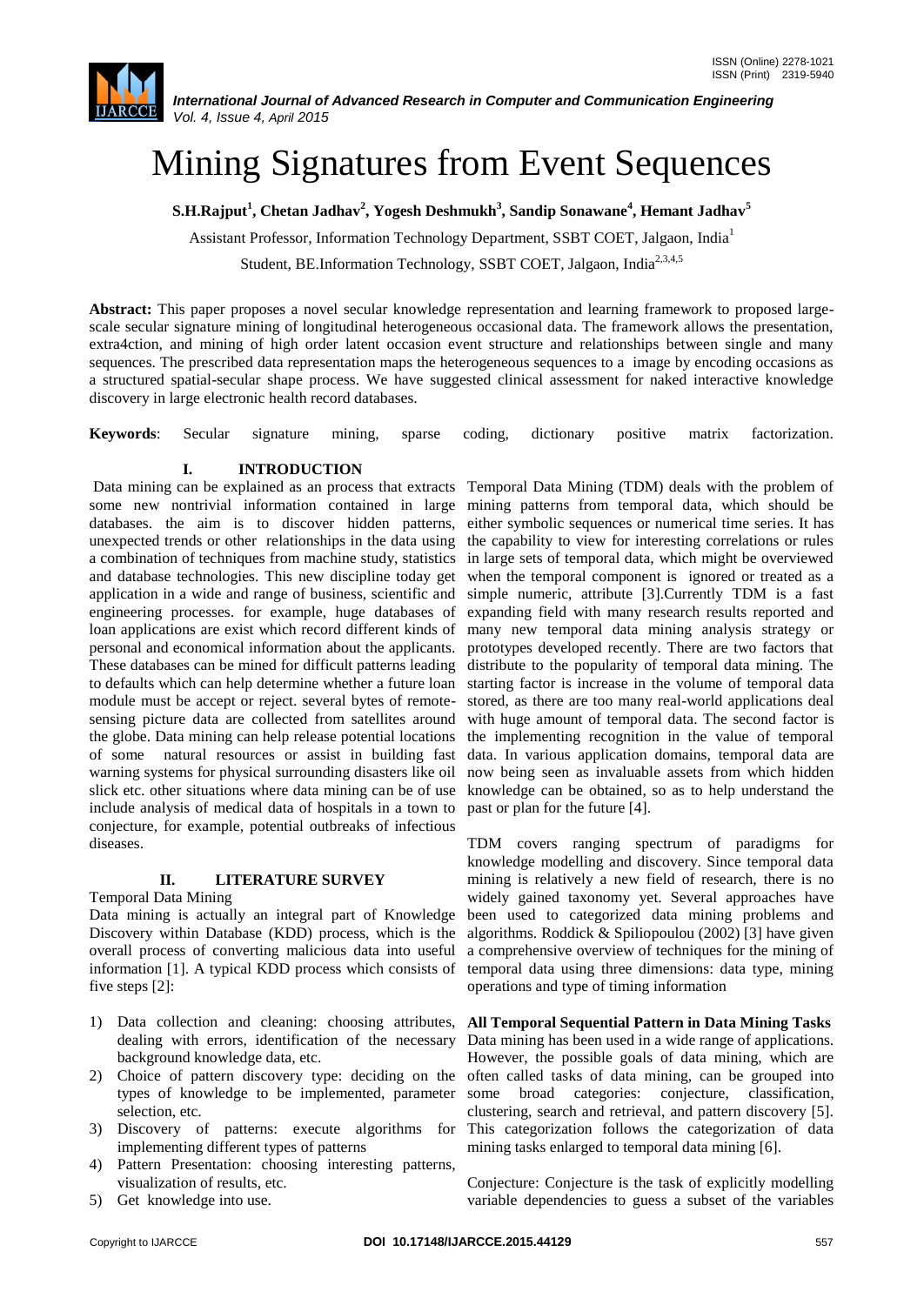

from others. The task of time series conjecture is to other disciplines like statistics, machine learning or pattern forecast future values of the time series based on its past recognition, the pattern discovery task has its origin in samples. In order to perform the conjecture, one needs to data mining itself. A pattern is a local structure in the data. build a predictive model from the data.

(1985) [8].

Classification: Classification is the task of alloting class labels to the data according to a model learned from the training data where the classes are known. Classification has not gained much attention in temporal data mining [9]. In sequence classification, each sequence given to the system is assumed to belong to one of predefined classes and the goal is to automatically resolved the corresponding category for a given input sequence. Examples of sequence classification applications include true, then the consequent will be true as well. signature verification [10], gesture recognition [11], and hand-written word recognition [12].

Clustering: Clustering is the process of finding natural groups, called clusters, in the data. Clustering of time series is concerned with grouping a collection of time series (or sequences) based on their similarity. Time series clustering has been shown effective in providing useful information in various domains [13]. For example, in financial data, clustering can be used to group stocks that exhibit same trends in price movements.Clustering of sequences is relatively less explored but is becoming increasingly important in data mining applications such as web usage mining and bioinformatics [5]. A survey on clustering time series has been presented by Liao (2005) [13].

**Searching and Retrieval**: Searching and retrieval are concerned with efficiently locating subsequences or subseries in large databases of sequences or time series. In data mining, query based searches are more concerned with the problem of efficiently locating approximate matching than exact matching, known as content-based retrieval. An example of a time series retrieval application is to find out all the days of the year in which a particular stock had similar movements to those of today. Another example is finding products with similar demand cycles. An example of sequence retrieval is finding gene

expression patterns that are similar to the expression pattern of a given gene. In order to address the time series retrieval problem, different notions of similarity between time series and indexing techniques have been proposed. There is considerably less work in the area of sequence retrieval, and the problem is more general and difficult. For more detail about time series and sequence retrieval can be found in Das and Gunopulos (2003) [15].

Pattern Discovery: Unlike in search and retrieval applications, in the pattern discovery there is no specific 3) query in hand with which to search the database. The objective is simply to discover all patterns of interest. While the other tasks described earlier have their origins in

The conjecture problem for symbolic sequences has been a pattern either. However, one concept that is normally addressed in AI research by Dietterich and Michalski used in data mining is that of frequent patterns, that is, There are many ways of defining what constitutes a pattern. There is no universal notion for interestingness of patterns that occurs many times in the data. Much of data mining literature is worried with formulating useful pattern structures and developing efficient algorithms for searching frequent patterns. Methods for finding frequent patterns are important because they can be used for discovering useful rules, which in turn can be used to infer some interesting regularities in the data. A rule usually consists of a pair of a lefthand side proposition (the predecessor) and a right-hand side proposition (the consequent). The rule states that when the antecedent is

> Therefore, to apply the pattern discovery methods on time series data, the time series should be first converted into a discrete representation, for example by first forming subsequences (using a sliding window) and then clustering these subsequence's using a suitable measure of pattern similarity [16].Another method can be used by quantizing the time series into levels and representing each level (e.g., high, medium, etc.) by a symbol [17].

# **III. EXISTING SYSTEM**

Searching latent temporal signatures is important in many domains as they encode temporal ideas such as matter trends, episodes, cycles, and irregularity. For instance, in the medical region latent event signatures facilitate decision support for patient diagnosis, prognosis, and management. Particular interest is the temporal side of information hidden in event data that may be used to perform intelligent reasoning and inference about the latent relationships between event entities over time. An event institutions can be a person, an object, or a place in time. For example, in the medical domain a patient would be considered as an event institutions, where visits to the doctor's office would be considered as events.

# **DISADVANTAGES OF EXISTING SYSTEM:**

Temporal event signature mining for knowledge discovery is a difficult problem. In this case, several problems need to be addressed:

- 1) The EKR(Event Knowledge Representation) should handle the time-invariant representation of multiple event institutions as two event institutions can be considered similar if they contain the same temporal signatures at different time intervals or locations,
- 2) EKR should be flexible to grouply represent different types of event structure such as single multivariate events and event intervals to let a rich representation of complex event relationships,
- EKR should be scalable to support analysis and inference on big-scale databases, and
- EKR should be dispersed to enable interpretability of the learned signatures by humans.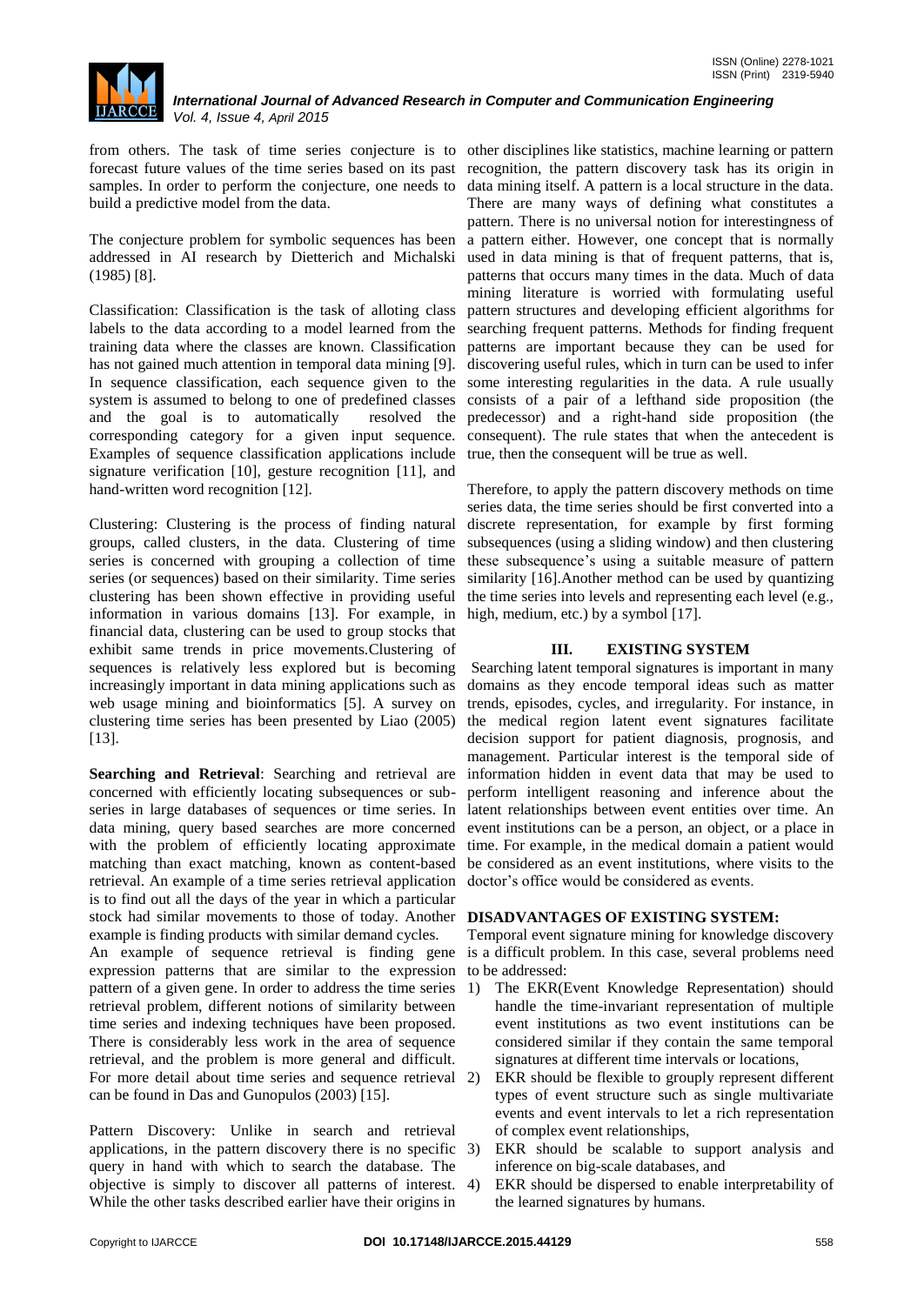

# **d. PROPOSED SYSTEM**

All This paper proposes a novel Temporal Event Matrix Singular Value Decomposition (SVD), and Symbolic Representation (TEMR) and learning framework to perform temporal signature mining for big-scale longitudinal and heterogeneous event data. Basically, our TEMR framework gives the event data as a spatialtemporal matrix, where one dimension of the matrix communicates to the type of the events and the other dimension represents the time information.

In this case, if event i happened at time j with value k, then the  $(i,j)$ th element of the matrix is k. This is a very flexible and instinctive framework for encoding the temporal knowledge data contained in the event sequences. To improve the scalability of the forward approach, we developed an online updating technology. At last, the formulated as a means to perform intelligent reasoning and effectiveness of the proposed algorithm is validated on a inference from time-dependent event orders. real-world healthcare dataset.

### **ADVANTAGES OF PROPOSED SYSTEM:**

- First, on the knowledge descriptions level, TEMR provides a visual matrix-based representation of confusing event data composed of different types of events as well as event intervals, which helps the joint representation of both continuous and discrete valued data.
- Second, on the algorithmic level, we propose a doubly dispersed convolutional matrix approximation-based formulation for searching the latent signatures within the datasets. Moreover, we obtain a multiplicative updates method to solve the problem and proved theoretically its convergence. We further propose a different academic optimization scheme for big-scale entities in a group.
- Third, on the begining level, we have confimed our approach using both constructed data and a real-world Electronic Health Records (EHRs) dataset which contains the longitudinal medical records of over 20k patients over one year time. We placed the results on the detected signatures, assemble behavior of the algorithm, and the final matrix rebuilded errors.

# **IV. RELATED WORK**

This section reviews some earlier work related to this paper, which is grouped into two parts.

The first part reviews work on the topic of knowledge representations for seculars data mining.

The second part shapes related work on nonnegative matrix factorization (NMF) and its various extensions.

### 2.1 Secural Knowledge Representations

There are two types of secural data, continuous and discrete. For knowledge representation of continuous time data, one of the most popular approaches is to transfer the multivariate continuous time series into discrete symbolic representations. For instance, Line al. [12] summarized existing period series representations as data adaptive, such as Piecewise Linear Approximation (PLA),

Flexible Piecewise Constant Approximation (FPCA), the Aggregate Estimation (SAE), and non-data flexible, such as the standard Discrete Fourier transform (DFT), Discrete Wavelet Transform (DWT), and Piecewise Aggregate Approximation (PAA).

For information representation of discrete time series data, Moerchen et al. [14], [16], [15] proposed a novel Time Series Knowledge Representation (TSKR) as a pattern language (grammar) for temporal knowledge discovery from multivariate time series and symbolic interval data, where the secular knowledge representation is in the form of symbolic languages and grammars that have been

The TEMR framework we propose in this paper gives another separate way to represent the temporal knowledges contained in to the existing symbolic and grammar-based representations, our approach is more instinctive and easy to perform. Because we can always gives a matrix as an image.

# **V. TEMPORAL EVENT SIGNATURE MINING**

Suppose we have a event matrix  $X$  2 IRn t, where n is the number of different event types, t is the length of the event sequence. As mentioned in Section 3.2, we assume X is the superposition of the one-side convolution of a set of hidden patterns across the period axis. We call the oneside convolutional operator ?

longitudinal event signature mining of multiple event This operator is specially composed of all events; thus there is no convolution on the vertical axis. Fig. 1 gives us an intuitive graphical illustration of the procedure of oneside convolution, where the bottom image is obtained on topleft and the time vector on top-right.



Fig. 1. A graphical illustration of one-side convolution. The top left figure shows the secular signatures, and the top right figure is the time axis, where we use green bars to diplays the position where the pattern appears.

### **Mining Signatures from a Single Event Sequence**

Now coming back to our problem, we have the TEMR representation of the event matrix; the aim is to find the latent secural signatures from this event matrix using matrix approximation techniques.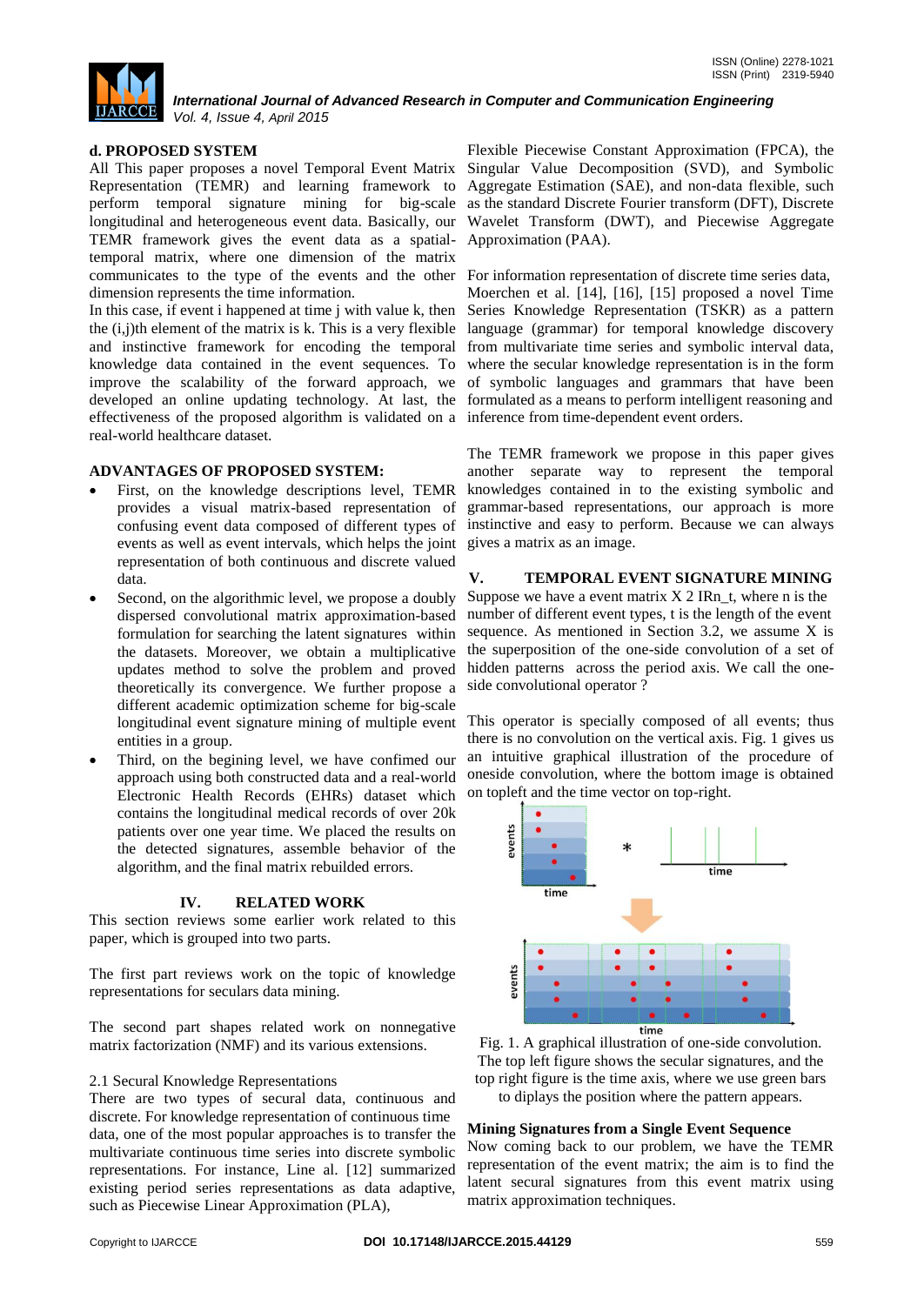

# **Mining Signatures from Multiple Event Sequences**

In many real-world scenarios, we are not only interested in establishing the signatures within a single event sequence, but also in searching signatures from multiple event sequences.

In this case, it creates more sense to search signatures from a group of patients with similar disease conditions rather than a single patient. More formally, we assume the case where the event matrices are confident of n event sequences.

# **VI. EXPERIMENTS ON CONSTRUCTED DATA**

In this section, we will present the experiments of our proposed algorithm on several constructed datasets.

### Data Sets

We have created four sets of constructed datasets. Each set contains data matrices encoded with our proposed TEMR framework. All constructed data matrices have 30 rows and 120 columns. The data matrices encode events as binary activation units in the form of a single 1 or 0 valued pixel, where a value of 1 (black) denoted an event recognition and 0 (white) no event activity. Each row of the matrix refers to a particular event-type-level category and each column to a single time unit scale (e.g., days).

The first set of data is constructed to test the effectiveness of our individual OSC-NMF approach, which made of Moerchens's TSKR event-interval-test-pattern [14], [15], [16]. that has been abstracted from a tutorial figure. The pattern contained a trivariate interval event sequence, where Tones (e.g., A, B, C) represent different event interval times, Chords represent conjunction of Tones, and Phrases represent a partial ordering of the Chords. The pattern is shown in Fig. 3. The red box corresponds to the halfway ordered Phrase (AB-ABC-AC) and the green box to (AB-BC-AC) accordingly.

The right figure in Fig. 4 shows a dataset consisted of various secular concepts and operators including

- 1. synchronicity (red box),
- 2. trend of decreasing conjunction (green box),
- 3. trend of increasing conjunction (blue box),
- 4. concurrency (orange box).

Middle: Moerchen's event interval test pattern showing an alternation between Chord configurations 1 (red box) and 2 (green box). Right: From left to right, the red box shows a constructed test pattern of synchronicity, the green box shows an event pattern trend of decreasing conjunction activity, the blue box shows an event pattern trend of increasing conjunction activity, and the last orange box shows the event pattern of concurrency. Other temporal operators and concepts such as order, time, and periodicity are implicitly represented in the red, green, blue and orange enclosed patterns. Note that the constructed datasets do not have a labeled event category specified The second dataset is developed for testing the robustness of separate OSC-NMF in the scenario where there are noisy events and different pattern elasticities contained in

the data. The third set of data is created for testing the effectiveness of our group OSC-NMF method, which is consisted of three data matrices that are shown in Fig.5 The group dataset consists same and individual secular event types. The red box shows secular event pattern 1,which occurs in all three data samples. The green box shows secular event pattern 2, which also occurs in all three data samples with multiple occurrences. The blue box shows, secular event pattern 3 that only occurs in the left and middle data samples. All patterns span a duration window of seven days and an event-pattern dimension of 30.

The fourth dataset is made for examining the robustness of group OSC-NMF in the cases where there are noisy events and varying pattern flexibilty.We constructed 1,000 samples for each category, and the two types randomly appear 10 times each for every sample. For the datasets of testing noise compassions, we randomly add different levels of events to each data matrix. For the datasets of testing pattern elasticity tolerance, we randomly add 0.3 percent noisy events, and then randomly change the levels of pattern elasticity's

### **Testing Phase**:

Testing phase involves the conjecture of unknown data sample. In checking we check those data that does not come under the dataset we have considered. After the conjecture, we will get the class labels.

### Naive Bayes:

The Bayesian Classification shows a supervised learning technique as well as a statistical method for classification. Assumes an underlying probabilistic model and it allows

us to capture uncertainty about the model in a principled way by determining probabilities of the outcomes. It can remove diagnostic and predictive issues. Naive Bayes algorithm is based on Bayesian Theorem.

### Bayesian Theorem:

Given training data X, posterior probability of a hypothesis H, P(H|X), follows the Bayes theorem  $P(H|X)=P(X|H)P(H)/P(X)$  (1.1)

# Algorithm:

The Naive Bayes algorithm is based on Bayesian theorem as given by equation (1.1) Steps in algorithm are as follows:

- 1) Each data sample is represented by an n dimensional feature vector,  $X = (x1, x2,... xn)$ , depicting n measurements made on the sample from n attributes, respectively A1, A2, An.
- 2) Suppose that there are m classes, C1, C2……Cm. Given an unknown data sample, X (i.e., having no class label), the classifier will predict that X belongs to the class having the highest posterior probability, conditioned if and only if:

 $P(Ci/X) > P(Cj/X)$  for all  $1 < j \le m$  and  $j! = i$ 

Thus we maximize P(Ci|X). The class Ci for which P(Ci|X) is maximized is called the maximum posteriori hypothesis. By Bayes theorem,